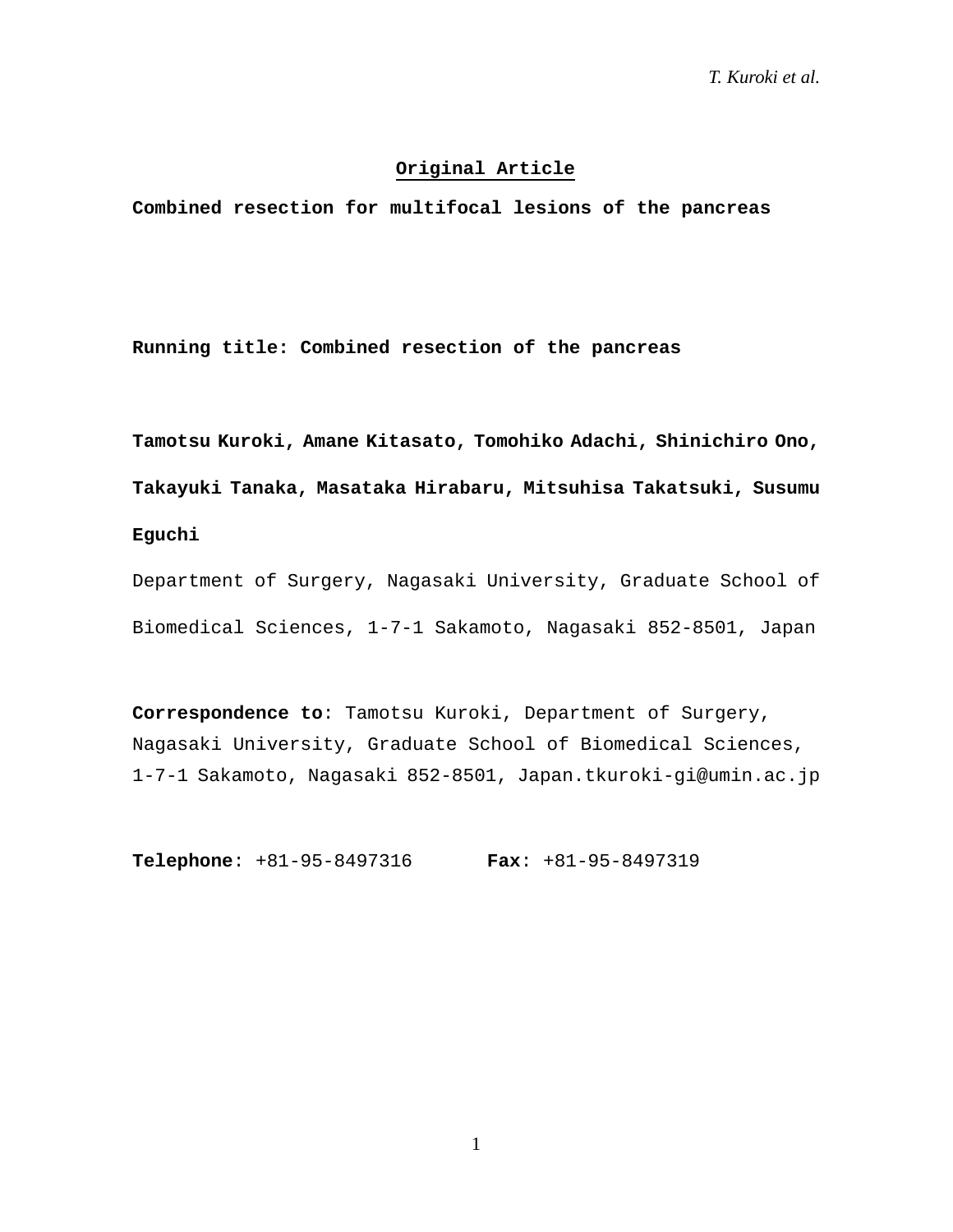#### **ABSTRACT**

**Background:** Multifocal lesions of the pancreas generally require a total pancreatectomy. However, total pancreatectomy causes severe and permanent pancreatic endocrine and exocrine insufficiency. The aim of this study was to review our experiences of combined resection of the pancreas as an alternative to total pancreatectomy.

Patients and methos: From July 2004 to July 2011, 5 patients were indicated to undergo combined resection for multiple lesions of the pancreas at our institution.

**Results:** The surgical procedures for combined resection of the pancreas in the 5 patients consisted of various limited resections of the pancreas. No patient developed insulin-dependent diabetes mellitus. In addition, no patient developed exocrine insufficiency after pancreatic resection.

**Conclusion:** For multifocal lesions of the pancreas, combined resection of the pancreas should be considered the surgical procedure of choice to reduce the risk of both endocrine and exocrine insufficiency.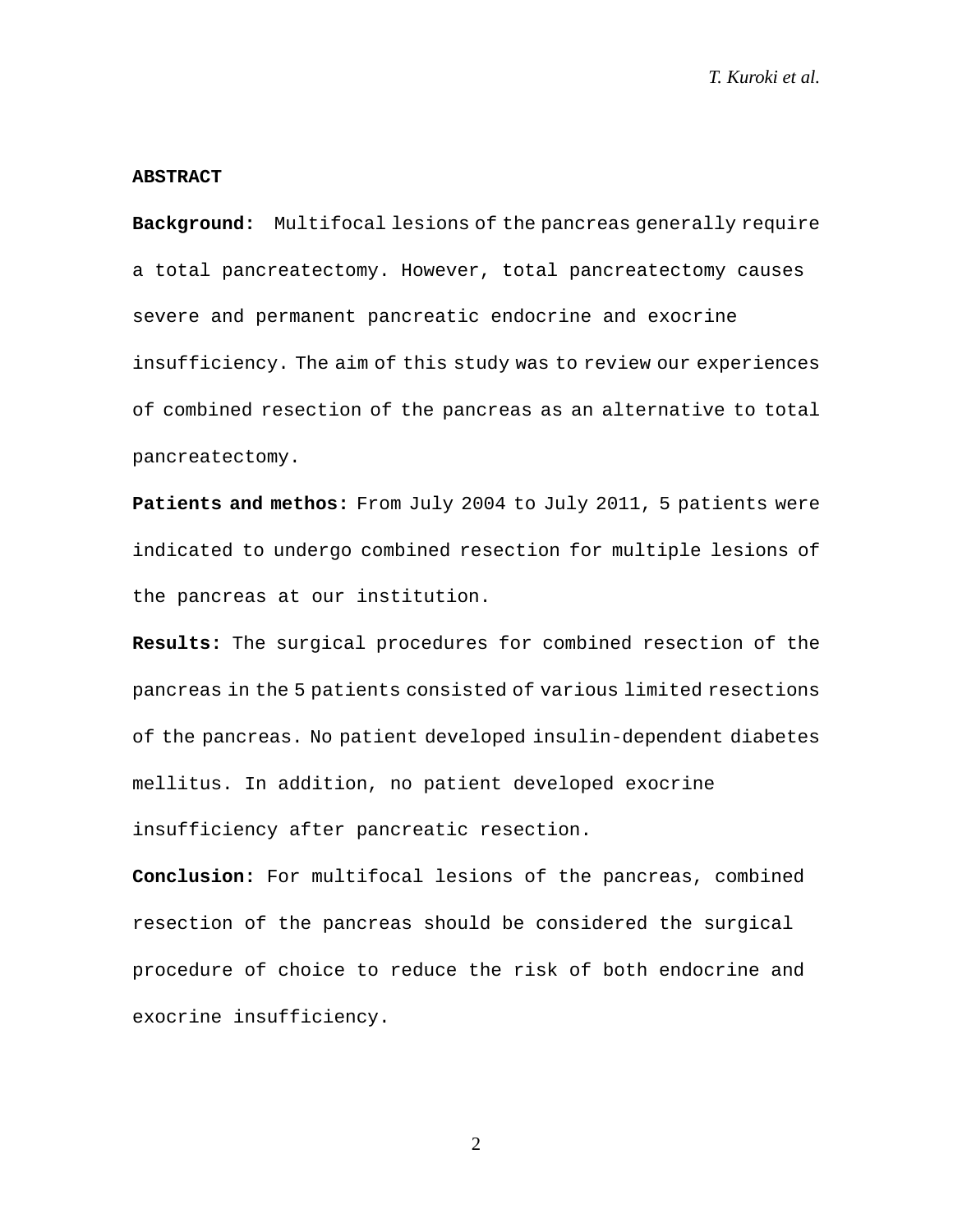**KEY WORDS**: Combined resection, Multifocal lesions, pancreatic duct navigation surgery

**ABBREVIATIONS:** duodenum-preserving pancreatic head resection (DPPHR); medial pancreatectomy, and middle-preserving pancreatectomy (MPP); intraductal papillary-mucinous neoplasm (IPMN); endocrine tumor associated with multiple endocrine neoplasia syndrome type 1 (MEN1); Computed tomography (CT); renal cell carcinoma (RCC); Endoscopic retrograde pancreatography (ERP); distal pancreatectomy (DP); Magnetic resonance cholangiopancreatography (MRCP); endoscopic naso-pancreatic drainage (ENPD)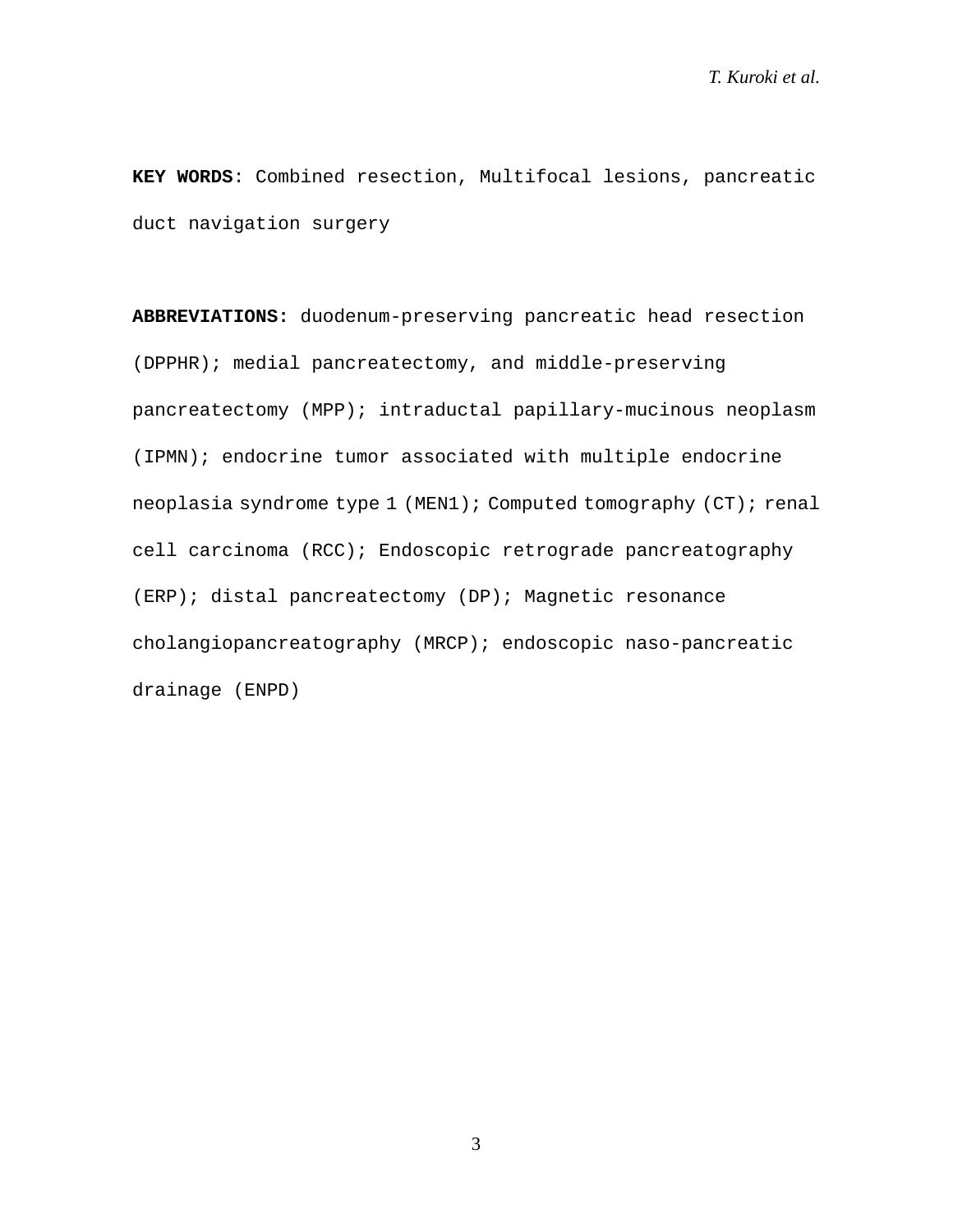#### **Introduction**

Recently, several improvements in surgical devices and advances in knowledge of the pancreatic anatomy have allowed surgeons to approach the limited resection of the pancreas, such as partial pancreatectomy, duodenum-preserving pancreatic head resection (DPPHR), medial pancreatectomy, and middle-preserving pancreatectomy (MPP) (1-4). On the other hand, although several surgical techniques and devices have been advocated to avoid complications following pancreatic surgery, the incidence of pancreatic fistula is still high (5, 6). In particular, the incidence of pancreatic fistula following limited resection of the pancreas is high (7). A pancreatic fistula is one of the most frequent complications and is still responsible for most morbidity and mortality after pancreatic surgery, because it causes lethal bleeding (8, 9). Therefore, several surgical techniques such as main pancreatic duct ligation, prolamine injection, fibrin glue sealing, pancreatic duct navigation surgery, and the gastric wall-covering method have been advocated to prevent the pancreatic fistula (10-14).

Many benign and low-grade malignant pancreatic lesions,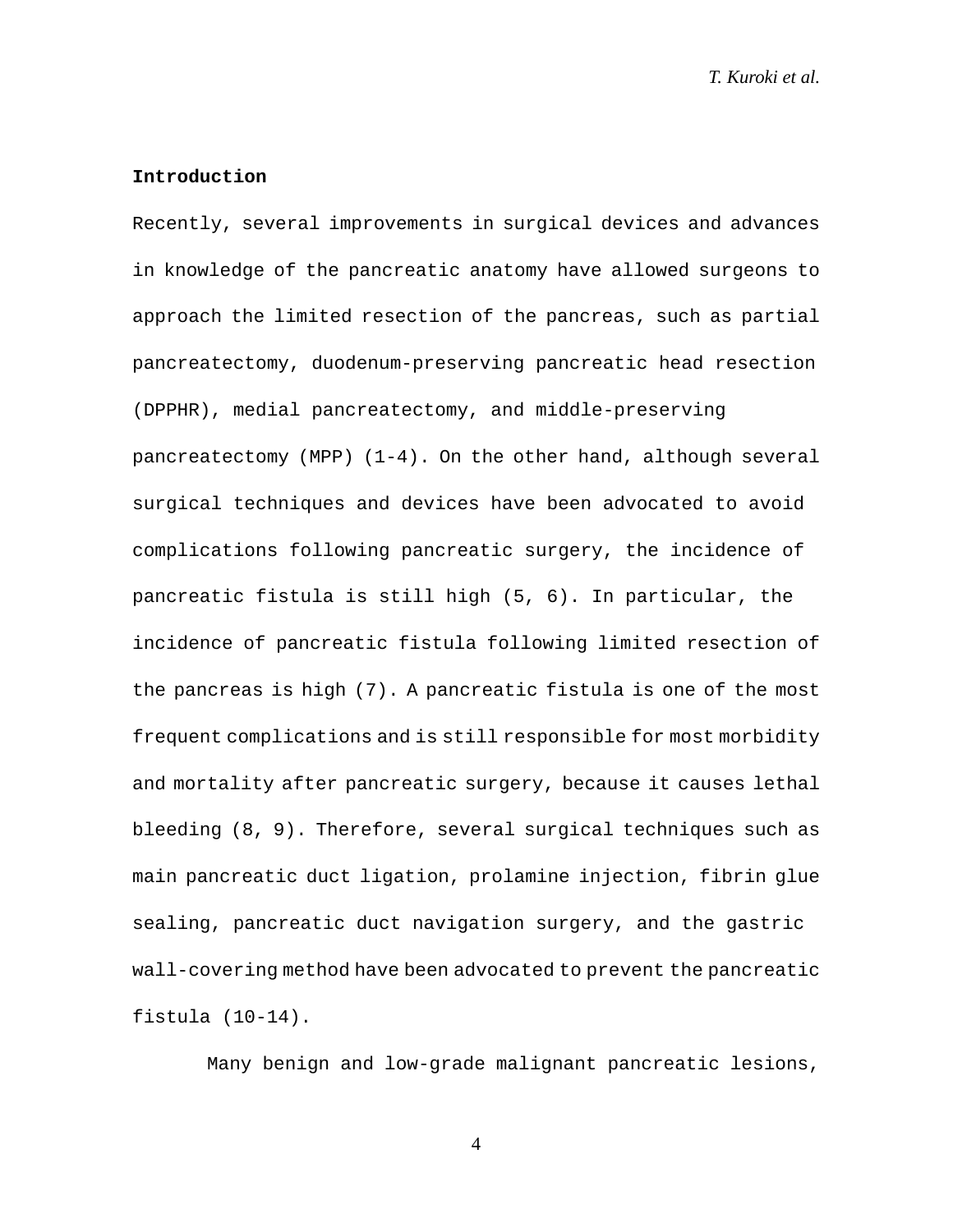including intraductal papillary-mucinous neoplasm (IPMN), have been detected by using the improved diagnostic modalities. IPMNs are classified into 2 types according to their site of occurrence: the main-duct type and branch-duct type (15). Branch-duct type IPMN is often multifocal (16). In addition, it is well known that patients with IPMN are at an increased risk of pancreatic ductal carcinoma. Yamaguchi et al.(17) reported that 7 of their 76 (9.6%) patients with IPMN showed invasive ductal carcinoma of the pancreas. Other multifocal diseases of the pancreas commonly occur in endocrine tumor associated with multiple endocrine neoplasia syndrome type 1 (MEN1) and metastatic renal cell carcinoma (18, 19). In these patients with multifocal lesions of the pancreas, total pancreatectomy is generally used as a choice of surgical treatment. However, total pancreatectomy causes a poor quality of life postoperatively, with severe and permanent pancreatic endocrine and exocrine insufficiency.

Herein, we report our experiences of 5 patients who underwent combined resection including several limited resections of the pancreas for multifocal lesions of the pancreas.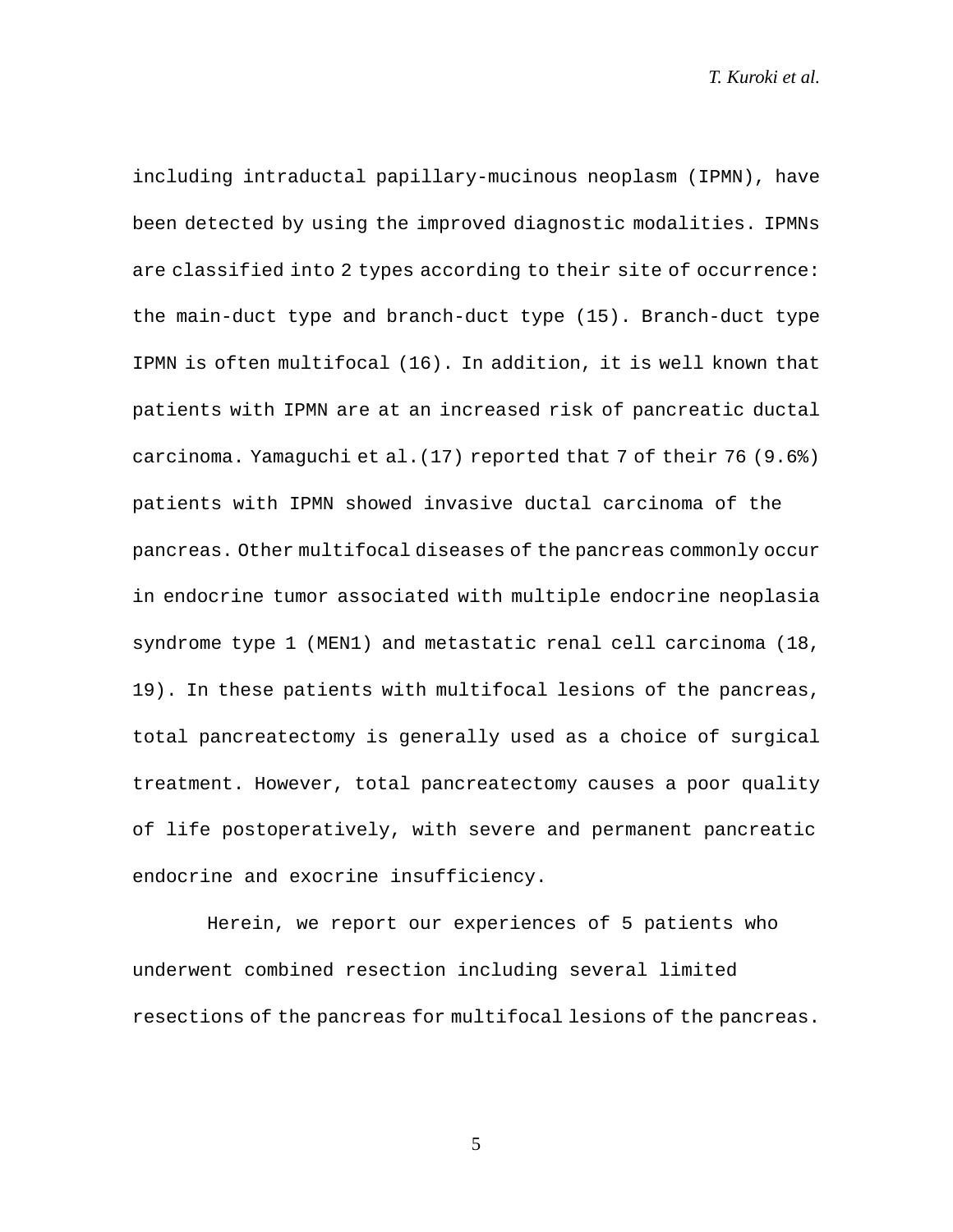#### **Patients, preoperative findings, and surgical procedures**

From July 2004 to July 2011, 5 patients were indicated to undergo combined resection for multiple lesions of the pancreas at our institution (Table 1). There were 2 men and 3 women with a mean age of 63 years (range, 52-81 years). The preoperative findings of multiple lesions of the pancreas, diagnoses and surgical procedures for each case were as follows:

*Case 1*

Computed tomography (CT) showed four masses in the pancreas: one in the uncinate process and the others in the body and tail of the pancreas (Figure 1a, 1b). Angiography demonstrated hypervascular masses in the pancreas, corresponding to the CT findings. This patient underwent right radical nephrectomy for renal cell carcinoma (RCC) 6 years ago, and metastatic pancreatic tumors from RCC were diagnosed. She underwent combined resection consisting of a partial resection at the uncinate process and a distal pancreatectomy (DP). Her postoperative course was uneventful.

### *Case 2*

CT showed two multilobular cystic lesions, 15 mm and 40 mm in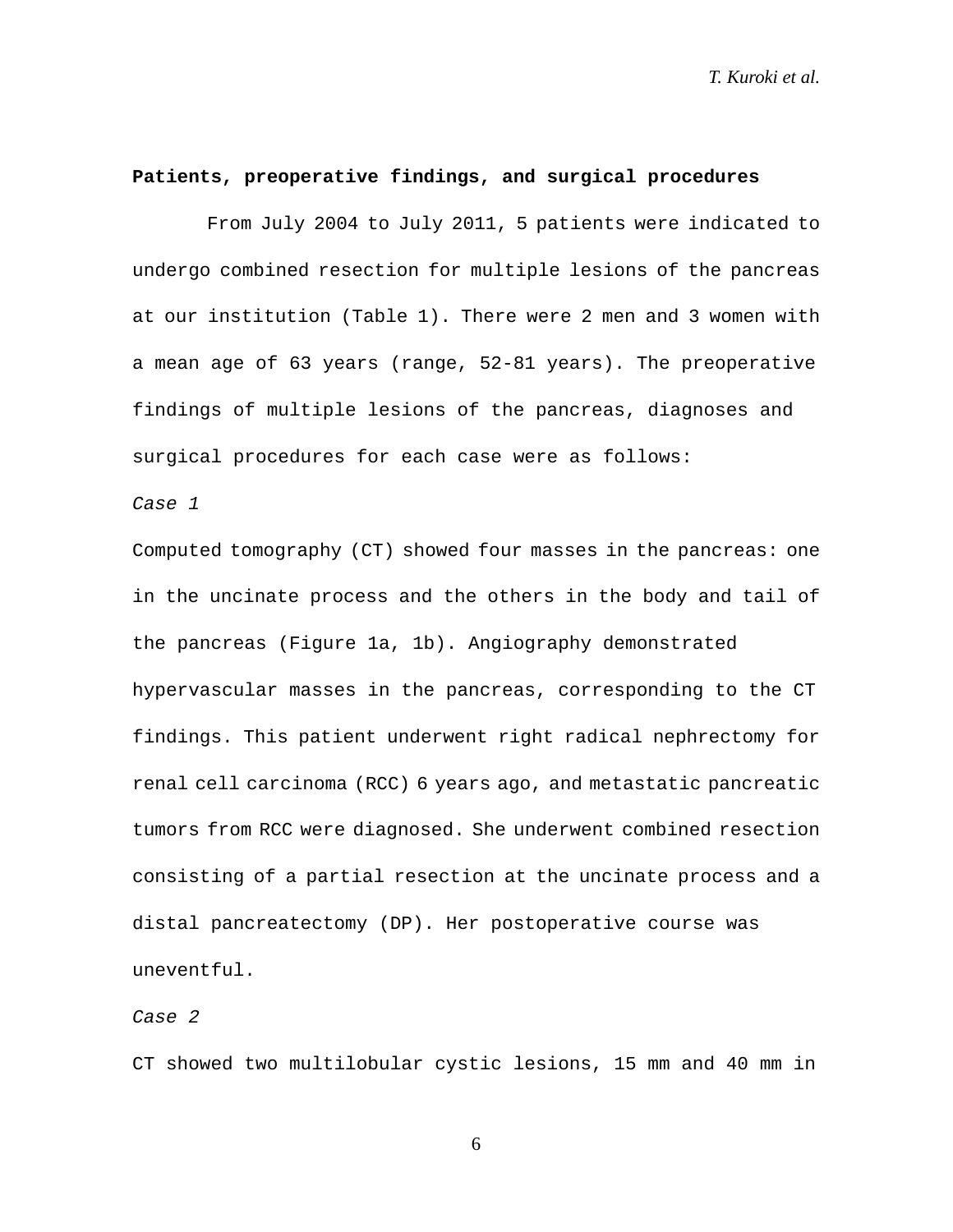diameter, respectively, in the head and body of the pancreas. Endoscopic retrograde pancreatography (ERP) showed two cystic lesions communicating with the main pancreatic duct, and the main pancreatic duct showed no abnormalities. Magnetic resonance cholangiopancreatography (MRCP) and ERP revealed a communicating branch to these two cystic lesions. No mural nodules were noted in the cysts by either diagnostic modality. This patient was diagnosed with multiple branch-duct type IPMNs in the head and body of the pancreas. He underwent partial resection for two IPMNs under intraoperative pancreatography using an endoscopic naso-pancreatic drainage (ENPD) tube to avoid injury to the main pancreatic duct when performing partial pancreatic resection. His postoperative course was uneventful.

### *Case 3*

CT showed two multilobular cystic lesions, 40 mm and 30 mm in diameter, respectively, in the uncinate process and tail of the pancreas. No mural nodules were noted in the cysts. The main pancreatic duct of the head of the pancreas was dilated 10 mm in diameter. This patient was diagnosed with main-duct type IPMNs in the head of the pancreas and branch-duct type IPMN in the tail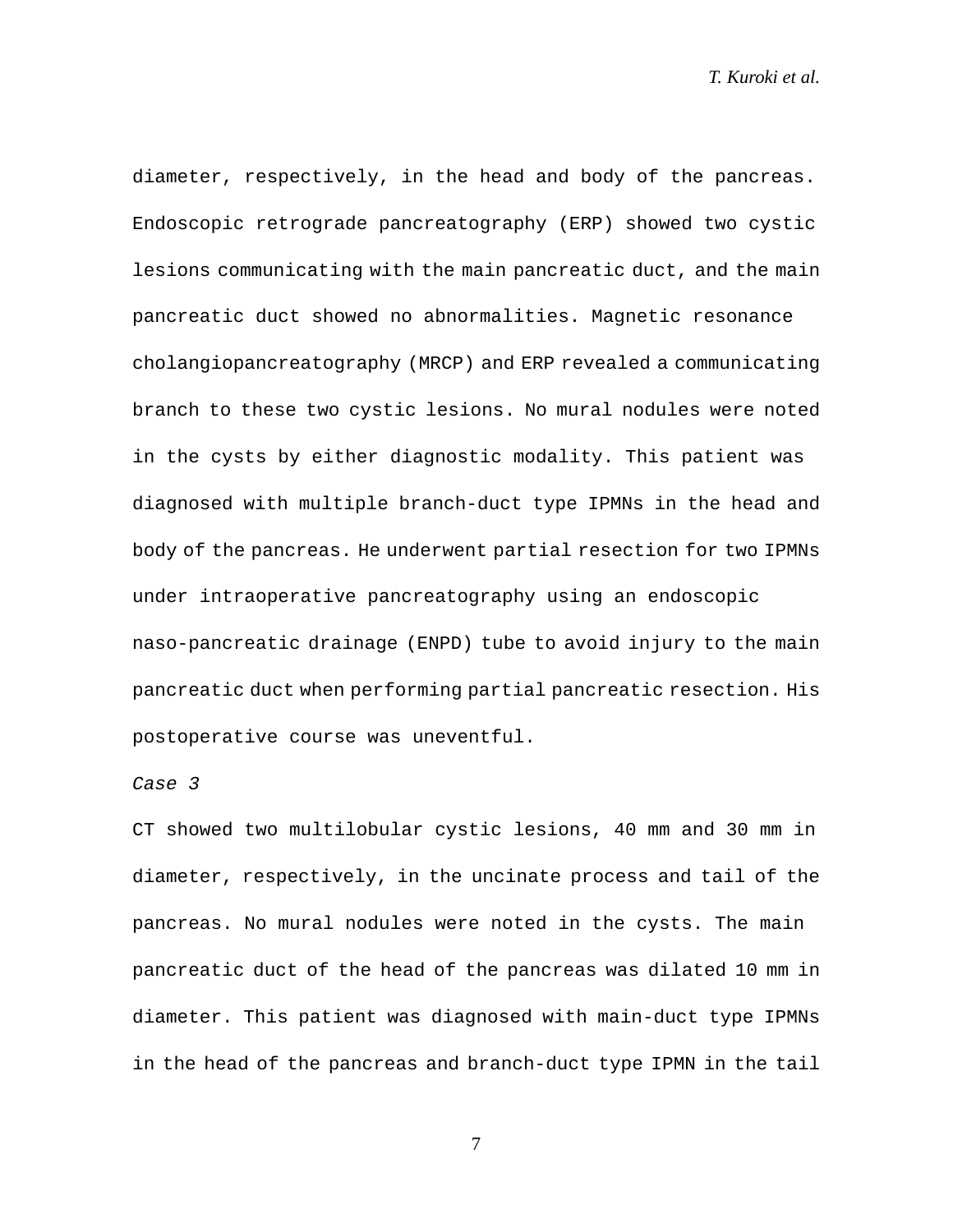of the pancreas. She underwent MPP consisting of DPPHR and DP. Her postoperative course was uneventful.

*Case 4*

CT showed a multilobular cystic lesion 45 mm in diameter in the uncinate process of the pancreas. No mural nodules were noted in the cyst. In addition, a nodule 20 mm in diameter was detected in the body of the pancreas. MRCP showed a cystic lesion in the uncinate process of the pancreas, which was communicating with the main pancreatic duct, and the main pancreatic duct showed obstruction in the body of the pancreas (Figure 2). This patient was diagnosed with a pancreatic carcinoma in the body of the pancreas with a branch-duct type IPMN in the uncinate process of the pancreas. She underwent partial resection of the uncinate process and DP under an intraoperative pancreatography using an ENPD tube to avoid injury to the main pancreatic duct when performing partial pancreatic resection of the uncinate process. Her postoperative course was uneventful.

*Case 5*

CT showed a solid mass 15 mm in diameter in the head of the pancreas. In addition, a cystic mass 20 mm in diameter was detected in the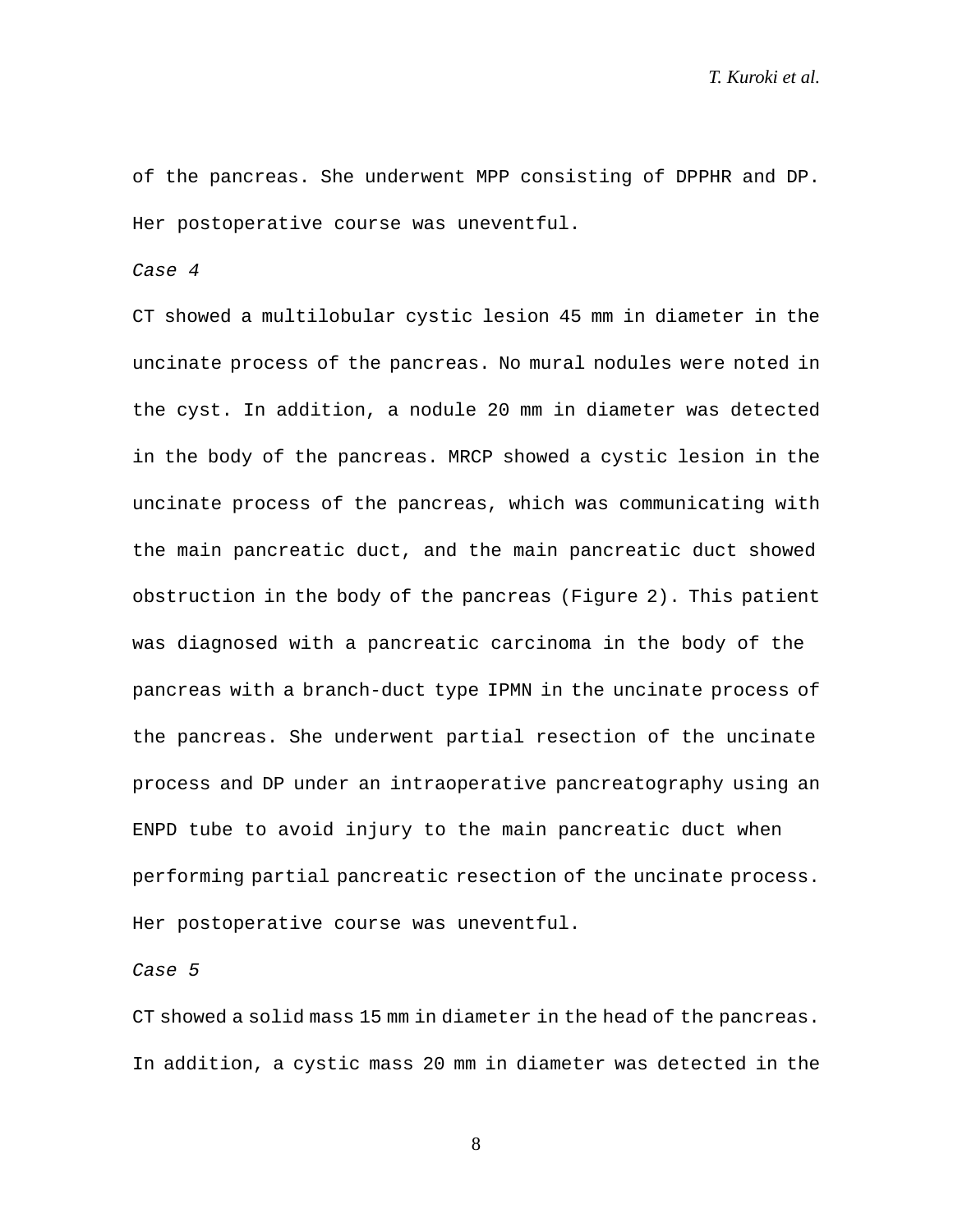tail of the pancreas. In addition, this patient showed a parathyroid tumor, and pancreatic endocrine tumors associated with MEN1 were diagnosed. He underwent MPP consisting of pancreatic head resection with segmental deodenectomy and DP. He had a grade B postoperative pancreatic fistula. Individual patient data are shown in Table 1.

## **Follow-up results and prognosis(Table 2)**

The median follow-up period after surgery was 58 months (range, 26-97 months). No patient developed insulin-dependent diabetes mellitus. The preoperative median HbA1c level was 5.1% (range, 4.9-5.3%), and the postoperative median HbA1c level was 5.4% (range, 4.9-6.0%). On the other hand, no patient developed exocrine insufficiency after pancreatic resection. The preoperative median BT-PABA test was 63.7% (range, 40.0-71.1%), and the postoperative median HbA1c level was 61.8% (range, 42.9-74.8%). Two patients died of liver metastases. One patient is alive with liver and bone metastases. Two patients are alive and disease free.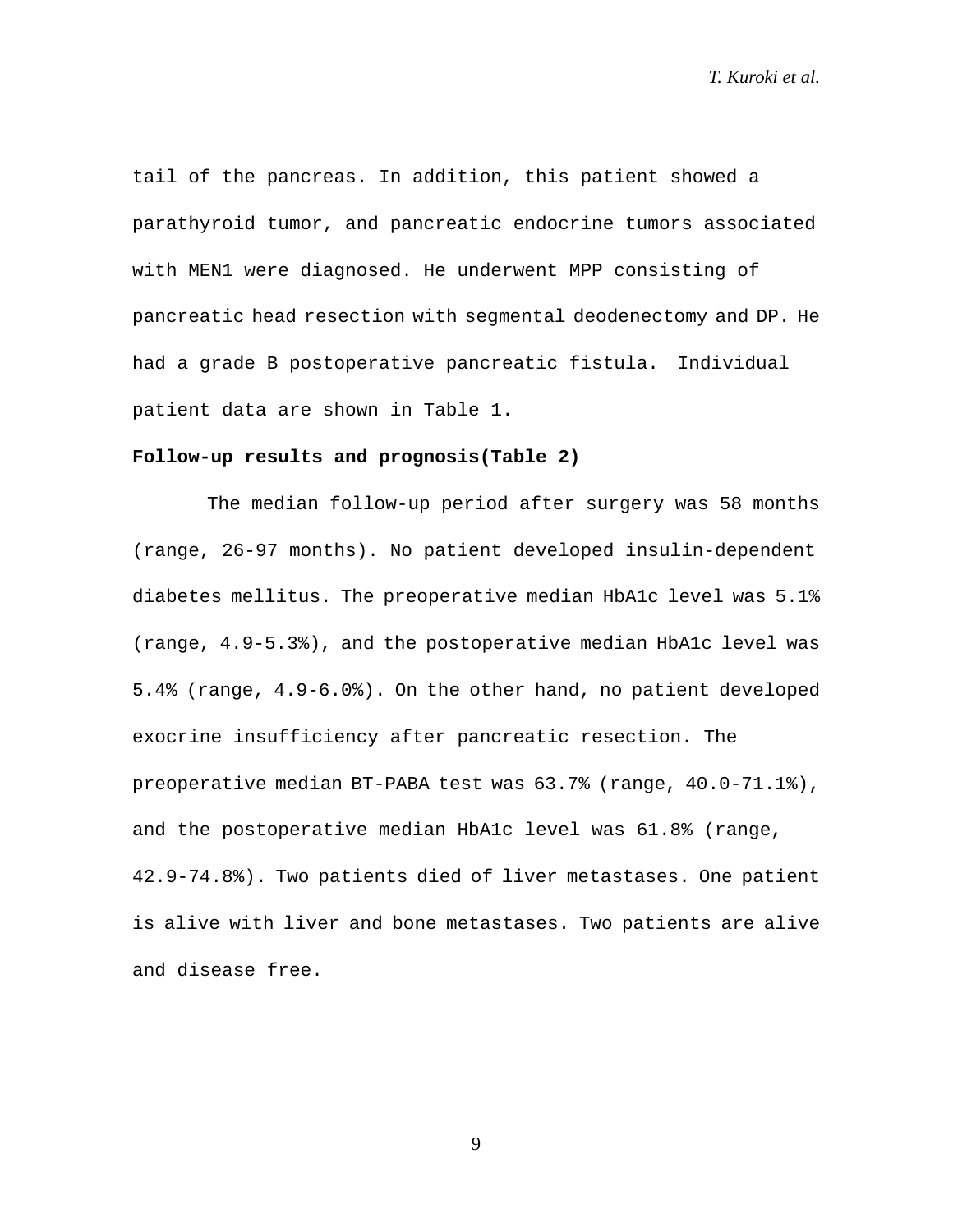#### **Discussion**

In the present series, we performed combined resection of the pancreas for the following 5 combinations of tumors: metastatic tumors; branch-duct type IPMNs; main-duct type IPMN and branch-duct type IPMN; branch-duct type IPMN and pancreatic carcinoma; and endocrine tumors.

Total pancreatectomy is usually considered for multifocal metastatic tumors of the pancreas. However, total pancreatectomy results in severe and permanent endocrine and exocrine pancreatic insufficiency due to a total loss of normal pancreatic parenchyma. The present case 1 showed multifocal pancreatic metastases from RCC located in the uncinate process, body and tail of the pancreas, which is usually an indication for total pancreatectomy. On the other hand, several reports have demonstrated that partial resection of the pancreas with a cancer-free margin is the optimal surgical strategy for pancreatic metastases from RCC (20, 21). The effectiveness of pancreatic resection for the pancreatic metastases is dependent on the malignant potency of the primary cancer, and pancreatic metastases from RCC show the most favorable outcome (21). Although a non-standardized pancreatic resection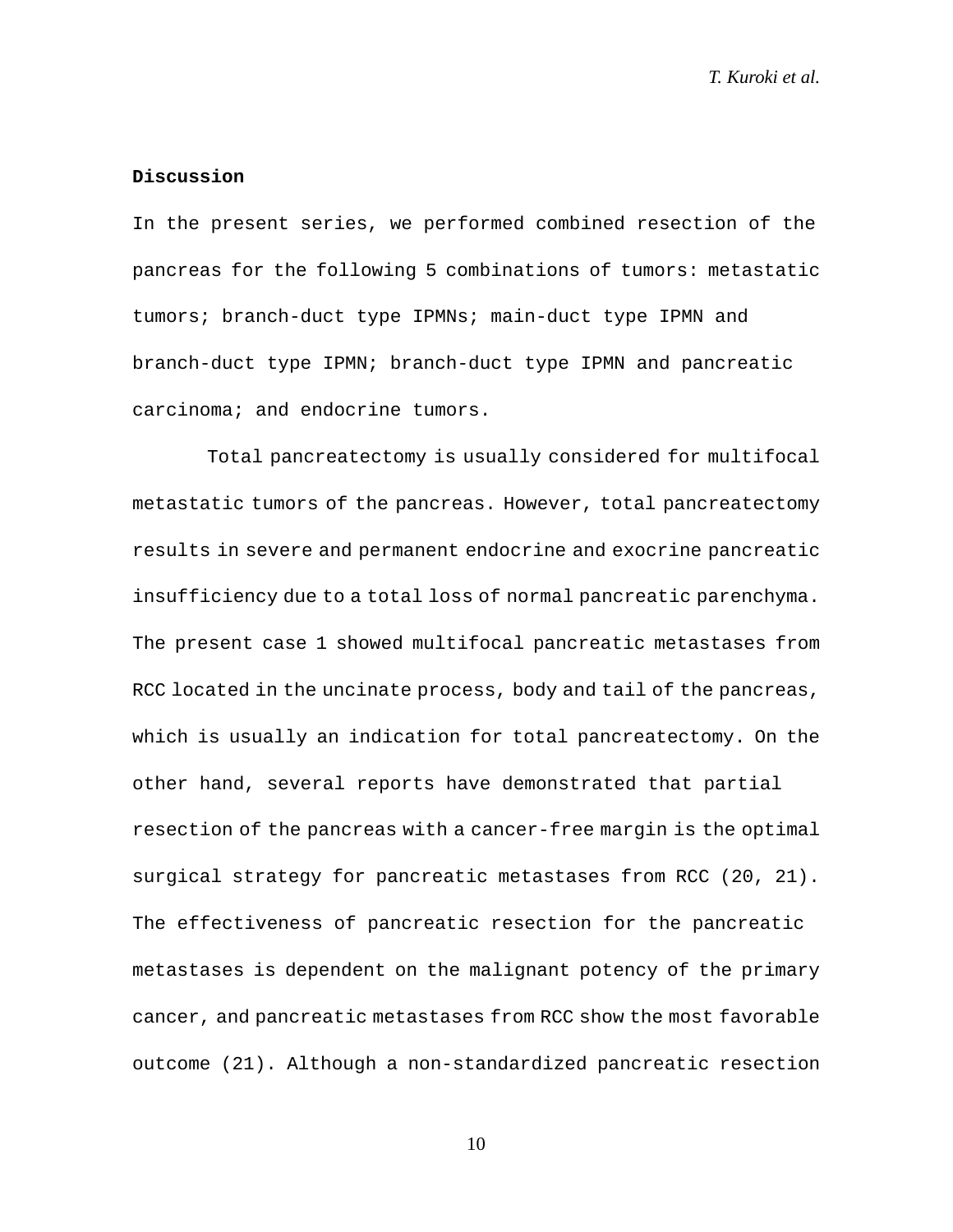such as combined resection is a controversial strategy for the treatment of multifocal pancreatic metastases from RCC, we selected a combined resection that consisted of a partial pancreatic resection and distal pancreatectomy rather than a total pancreatectomy in order to preserve the normal pancreatic parenchyma in our case 1.

In our series, 3 patients with branch-duct type IPMN underwent combined resection of the pancreas. Branch-duct type IPMN has been recognized as a mucin-producing cystic neoplasm with a favorable prognosis (15). In addition, branch-duct type IPMN includes variable histological grades from hyperplasia to adenocarcinoma (15). In the benign or low-grade malignant IPMN, complete tumor resection is sufficient for a cure. Due to the less aggressive biologic behavior of branch duct IPMNs, we propose that multifocal branch-duct type IPMN or the combination of branch-duct type IPMN and another pancreatic disorder is a good candidate for combined resection of pancreas. On the other hand, 1 of the present patients had a combination of main-duct type and branch-duct type IPMN and underwent combined resection of the pancreas to avoid total pancreatectomy. Our recent study has demonstrated that total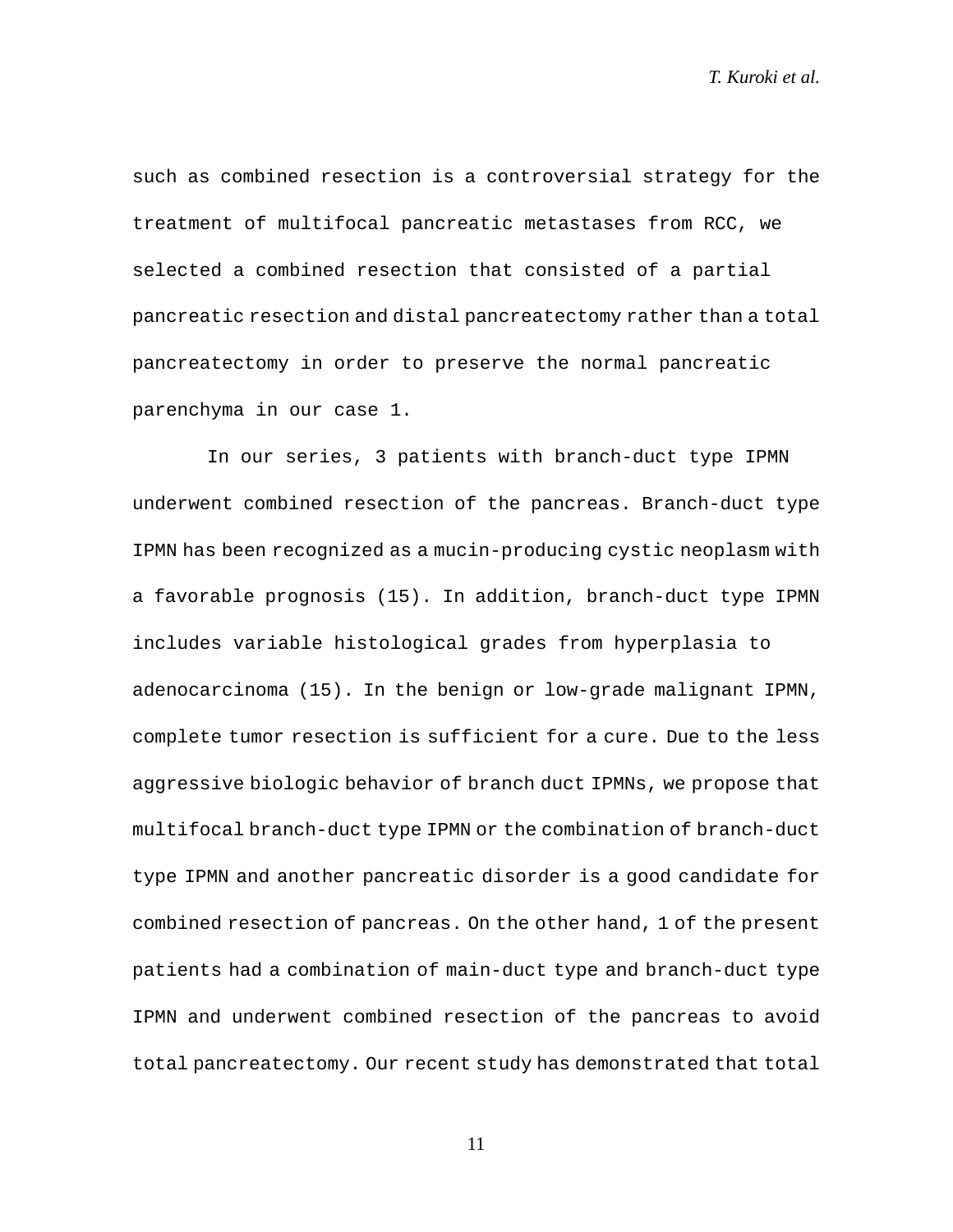pancreatectomy for the main-duct type IPMN should be considered mainly for cases with a malignant lesion spreading to the whole pancreas (22).

In patient no. 5 of the present series, who exhibited multifocal endocrine tumors in MEN 1, we chose a combined PHRSD and DP rather than a total pancreatectomy in order to avoid severe and permanent endocrine and exocrine pancreatic insufficiency. The combination of pancreatic head resection and pancreatic tail resection is known as the MPP. Several recent reports have described that MPP is a feasible procedure for multicentric neoplasms of the pancreas including endocrine tumors and might reduce the risk of both endocrine and exocrine insufficiency (4, 23).

In 3 patients, we chose a partial resection of the pancreas as one of the combined resections. Partial resection of the pancreas is ultimately a less invasive surgical procedure for benign or low-grade malignant neoplasms of the pancreas, which is most suitable for the preservation of pancreatic functions. However, there is a high incidence of complications following partial resection of the pancreas, including pancreatic fistula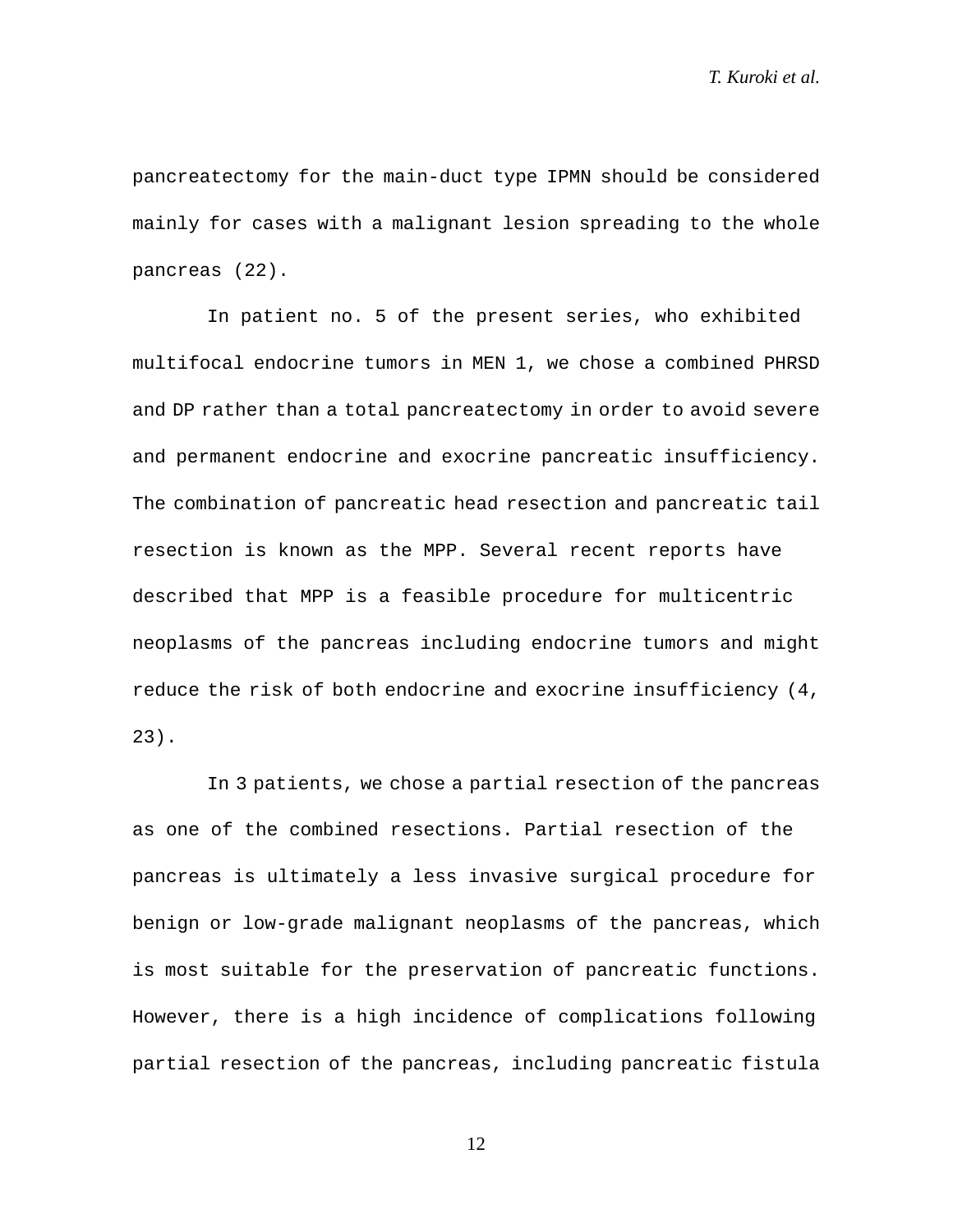(7). To avoid pancreatic fistula following partial resection of the pancreas, we have proposed pancreatic duct-navigation surgery using an ENPD tube (13). Pancreatic duct-navigation surgery enables us to prevent intraoperative injury to the main pancreatic duct during intraoperative pancreatography by using an ENPD tube.

In summary, the routine performance of total pancreatectomy for the treatment of multifocal lesions in the pancreas is not acceptable. Therefore, for multifocal lesions of the pancreas including a benign or low-grade malignant lesion, combined resection of the pancreas should be considered the surgical procedure of choice to reduce the risk of both endocrine and exocrine insufficiency when technically appropriate.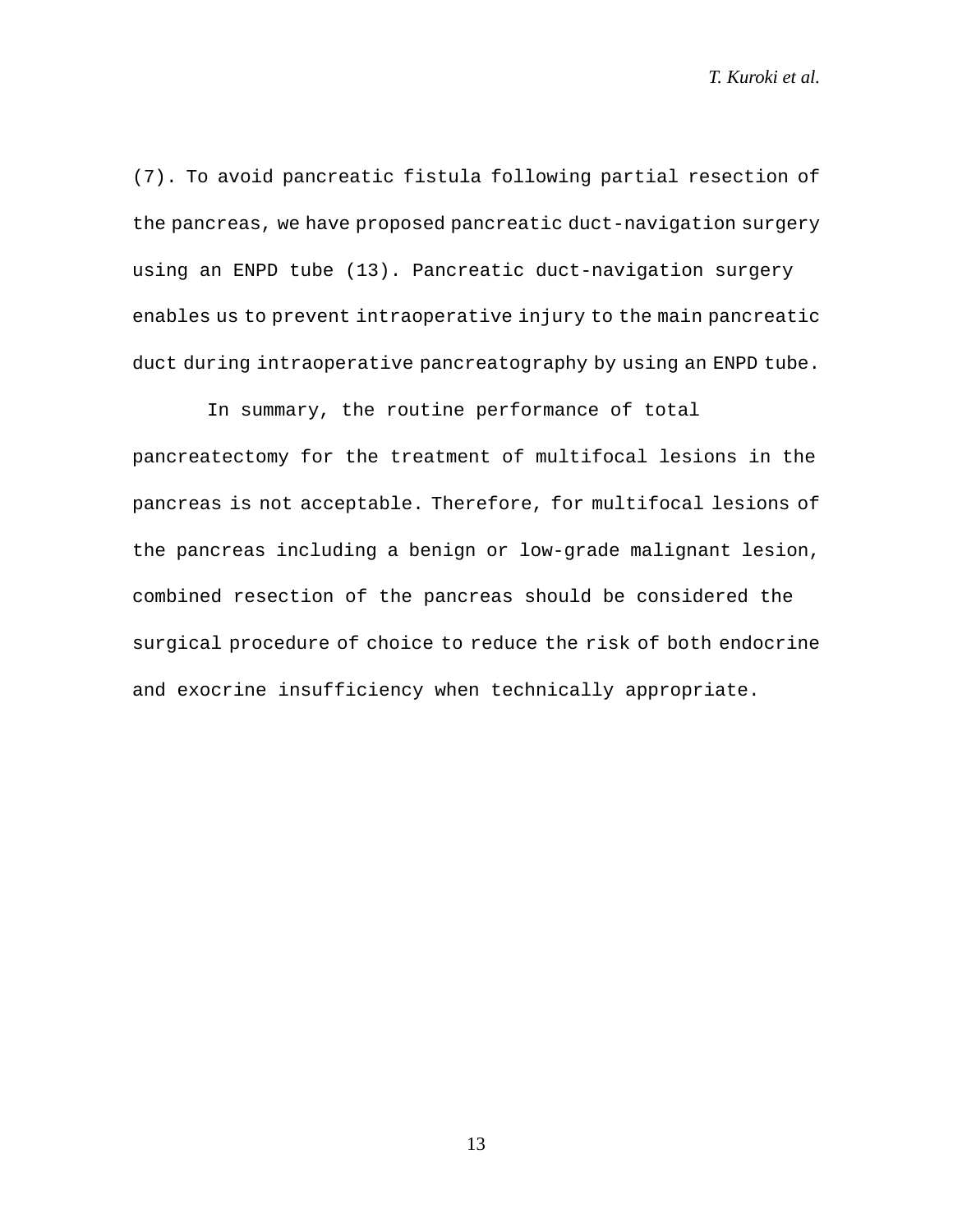#### **References**

1. **Cauley CE, Pitt HA, Ziegler KM, Nakeeb A, Schmidt CM, Zyromski NJ, [House MG,](http://www.ncbi.nlm.nih.gov/pubmed?term=House%20MG%5BAuthor%5D&cauthor=true&cauthor_uid=22528577) [Lillemoe KD](http://www.ncbi.nlm.nih.gov/pubmed?term=Lillemoe%20KD%5BAuthor%5D&cauthor=true&cauthor_uid=22528577)**: Pancreatic enucleation: improved outcomes compared to resection. *J Gastrointest Surg* 2012;**16**:1347-53

2. **Büchler MW, Friess H, Müller MW, Wheatley AM, Beger HG**: Randomized trial duodenum-preserving pancreatic head resection versus pylorus-preserving Whipple in chronic pancreatitis. *Am J Surg* 1995;**169**:65-70

3. **Crippa S, Bassi C, Warshaw AL, Falconi M, Partelli S, Thayer SP, Pederzoli P, Fernández-del Castillo C**: Middle pancreatectmy: indications, short- and long-term operative outcomes. *Ann Surg* 2007;**246**:69-76

4. **Partelli S, Boninsegna L, Salvia R, [Bassi C,](http://www.ncbi.nlm.nih.gov/pubmed?term=Bassi%20C%5BAuthor%5D&cauthor=true&cauthor_uid=19716880) [Pederzoli P,](http://www.ncbi.nlm.nih.gov/pubmed?term=Pederzoli%20P%5BAuthor%5D&cauthor=true&cauthor_uid=19716880) [Falconi M](http://www.ncbi.nlm.nih.gov/pubmed?term=Falconi%20M%5BAuthor%5D&cauthor=true&cauthor_uid=19716880)**: Middle-preserving pancreatectomy for multicentric body-sparing lesions of the pancreas. *Am J Surg* 2009;**198**:49-53 5. **Kuroki T, Tajima Y, Kanematsu T:** Surgical management for

the prevention of pancreatic fistula following distal pancreatectomy. *J Hepatobiliary Pancreat Surg* 2005;**12**:283-285

6. **Adam U, Makowiec F, Riediger H, Schareck WD, Benz S, Hopt**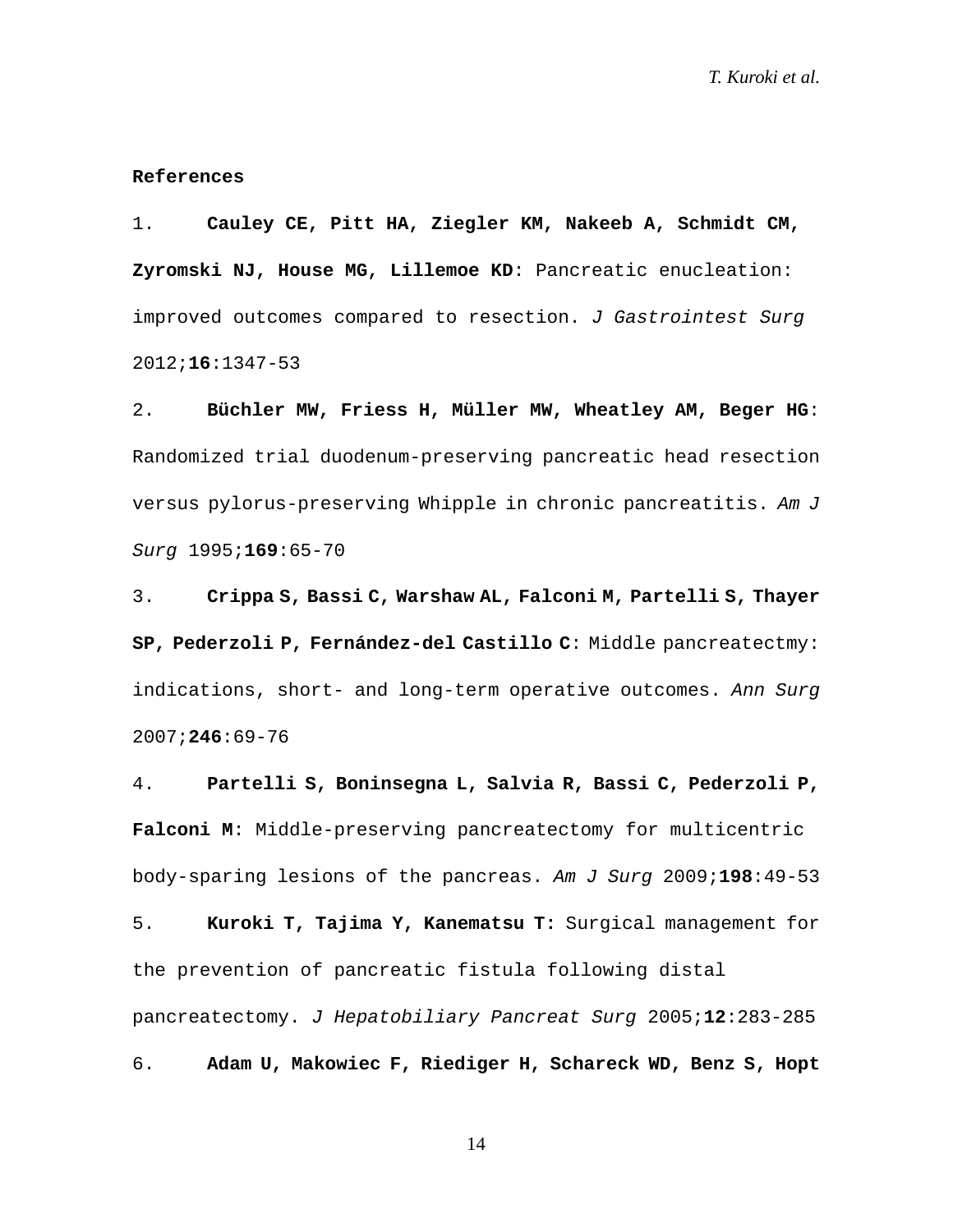**UT**: Riskfactors for complications after pancreatic head resection. *Am J Surg* 2004;**187**:201-208

7. **Pitt SC, Pitt HA, Baker MS, [Christians](http://www.ncbi.nlm.nih.gov/pubmed?term=Christians%20K%5BAuthor%5D&cauthor=true&cauthor_uid=19548038) K, [Touzios JG,](http://www.ncbi.nlm.nih.gov/pubmed?term=Touzios%20JG%5BAuthor%5D&cauthor=true&cauthor_uid=19548038) [Kiely](http://www.ncbi.nlm.nih.gov/pubmed?term=Kiely%20JM%5BAuthor%5D&cauthor=true&cauthor_uid=19548038)  [JM,](http://www.ncbi.nlm.nih.gov/pubmed?term=Kiely%20JM%5BAuthor%5D&cauthor=true&cauthor_uid=19548038) [Weber SM,](http://www.ncbi.nlm.nih.gov/pubmed?term=Weber%20SM%5BAuthor%5D&cauthor=true&cauthor_uid=19548038) [Wilson SD,](http://www.ncbi.nlm.nih.gov/pubmed?term=Wilson%20SD%5BAuthor%5D&cauthor=true&cauthor_uid=19548038) [Howard TJ,](http://www.ncbi.nlm.nih.gov/pubmed?term=Howard%20TJ%5BAuthor%5D&cauthor=true&cauthor_uid=19548038) [Talamonti MS,](http://www.ncbi.nlm.nih.gov/pubmed?term=Talamonti%20MS%5BAuthor%5D&cauthor=true&cauthor_uid=19548038) [Rikkers LF:](http://www.ncbi.nlm.nih.gov/pubmed?term=Rikkers%20LF%5BAuthor%5D&cauthor=true&cauthor_uid=19548038)** Small pancreatic and periampullary neuroendocrine tumors: resect or enucleate? *J Gastrointest Surg* 2009;**13**:1692-1698

8. **Fernandez-del Castillo C, Rattner DW, Warshaw AL:**  Standards for pancreatic resection in the 1990s. *Arch Surg* 1995;**130**:295-300

9. **Lillemoe KD, Kaushal S, Cameron JL, Sohn TA, Pitt HA, Yeo CJ**: Distal pancreatectomy: indications and outcomes in 235 patients. *Ann Surg* 1999;**229**:693-700

10. **Bilimoria MM, Cormier JN, Mun Y, [Lee JE,](http://www.ncbi.nlm.nih.gov/pubmed?term=Lee%20JE%5BAuthor%5D&cauthor=true&cauthor_uid=12555295) [Evans DB,](http://www.ncbi.nlm.nih.gov/pubmed?term=Evans%20DB%5BAuthor%5D&cauthor=true&cauthor_uid=12555295) [Pisters](http://www.ncbi.nlm.nih.gov/pubmed?term=Pisters%20PW%5BAuthor%5D&cauthor=true&cauthor_uid=12555295)  [PW](http://www.ncbi.nlm.nih.gov/pubmed?term=Pisters%20PW%5BAuthor%5D&cauthor=true&cauthor_uid=12555295)**: Pancreatic leak after left pancreatectomy is reduced following main pancreatic duct ligation. *Br J Surg* 2003;**90**:190-196

11. **Konishi T, Hiraishi M, Kubota K, [Bandai Y,](http://www.ncbi.nlm.nih.gov/pubmed?term=Bandai%20Y%5BAuthor%5D&cauthor=true&cauthor_uid=7531967) [Makuuchi M,](http://www.ncbi.nlm.nih.gov/pubmed?term=Makuuchi%20M%5BAuthor%5D&cauthor=true&cauthor_uid=7531967) [Idezuki Y:](http://www.ncbi.nlm.nih.gov/pubmed?term=Idezuki%20Y%5BAuthor%5D&cauthor=true&cauthor_uid=7531967)** Segmental occlusion of the pancreatic duct with prolamine to prevent fistula formation after distal pancreatectomy. *Ann Surg* 1995;**221**:165-170

12. **Suzuki Y, Kuroda Y, Morita A, Fujino Y, Tanioka Y, Kawamura**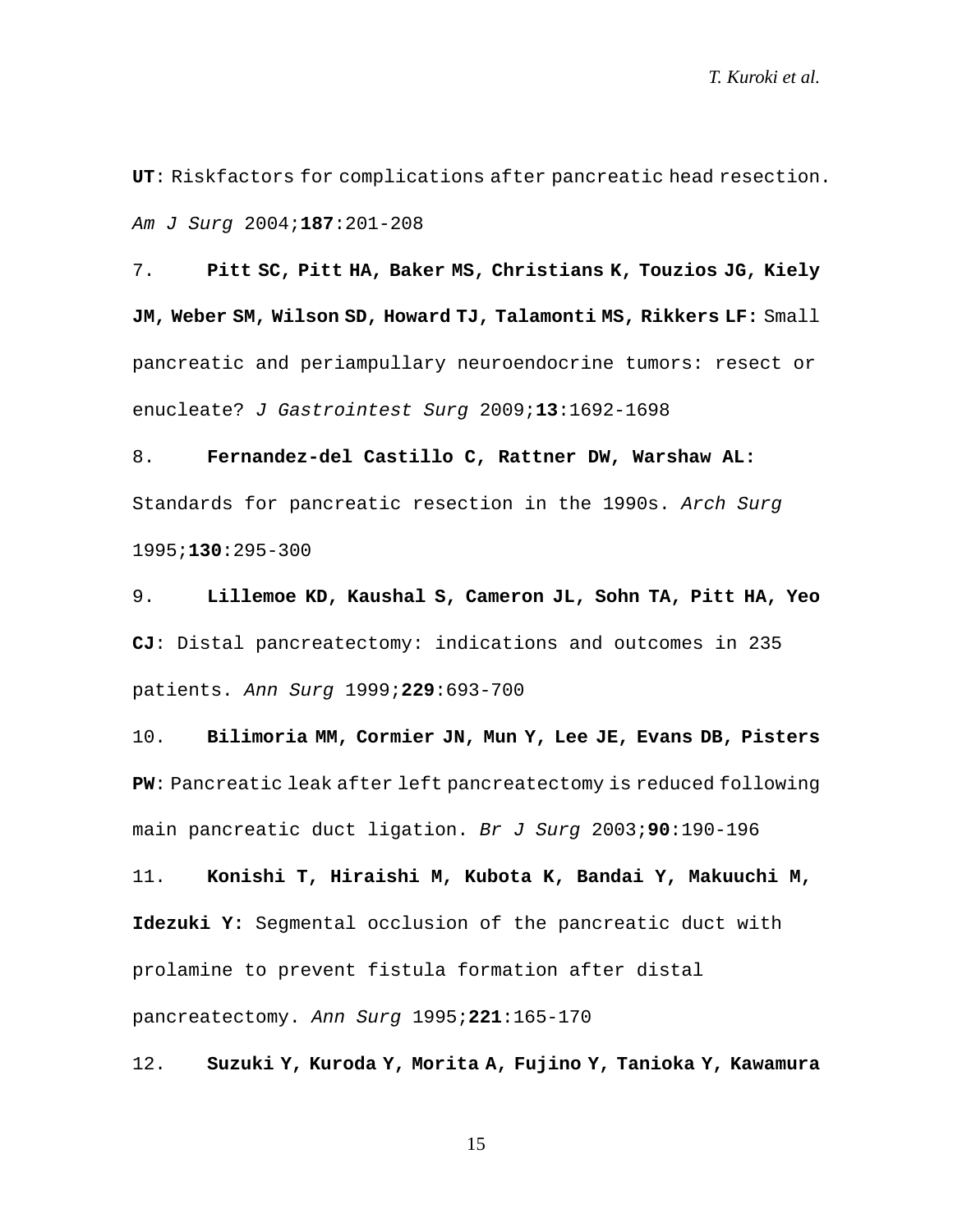**T, Saitoh Y**: Fibrin glue sealing for the prevention of pancreatic fistulas following distal pancreatectomy. *Arch Surg* 1995;**130**:952-955

13. **Kuroki T, Tajima Y, Tsuneoka N, Adachi T, Kanematsu T:** Combined pancreatic resection and pancreatic duct-navigation surgery for multiple lesions of the pancreas: intraductal papillary mucinous neoplasm of the pancreas concomitant with ductal carcinoma of the pancreas. *Hepatogastroenterology* 2008;**55**:1833-1836

14. **Kuroki T, Tajima Y, Tsutsumi R, Mishima T, Kitasato A, Adachi T, Kanematsu T**: Inferior branch preserving superior head resection of the pancreas with gastric wall-covering method for intraductal papillary mucinous adenoma. *Am J Surg* 2006;**191**:823-826

15. **Tanaka M, Chari S, Adsay V, Fernandez-del Castillo C, Falconi M, Shimizu M, Yamaguchi K, Yamao K, Matsuno S**: International Association of Pancreatology. International consensus guidelines for malignant of intraductal papillary mucinous neoplasms and mucinous cystic neoplasms of the pancreas. *Pancreatology*. 2006;**6**:17-32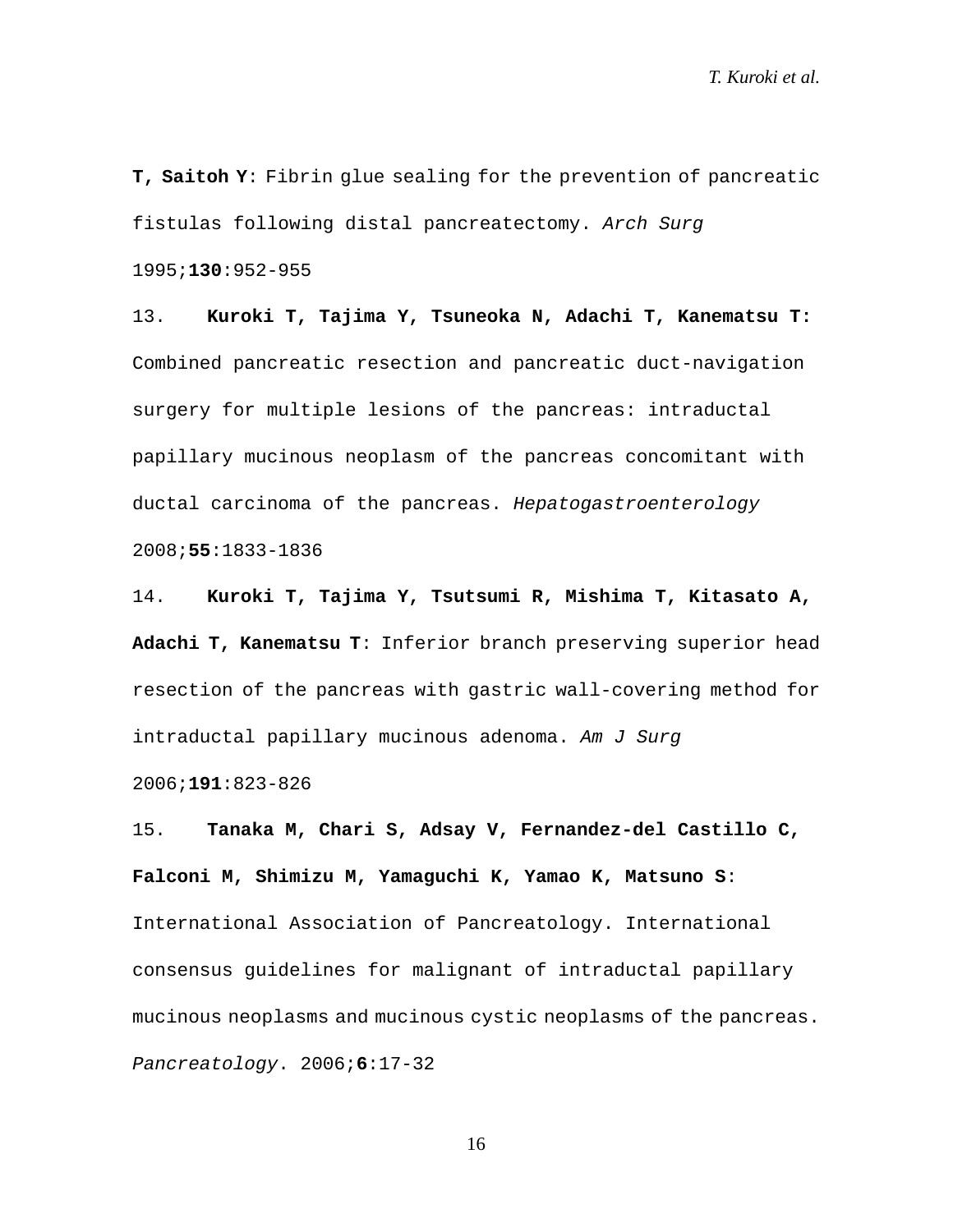16. **Salvia R, Partelli S, Crippa S, Landoni L, Capelli P, Manfredi R, Bassi C, Pederzoli P**: Intraductal papillary mucinous neoplasm of the pancreas with multifocal involvement of branch ducts. *Am J Surg* 2009;**198**:709-714

17. **Yamaguchi K, Ohuchida J, Ohtsuka T, Nakano K, Tanaka M:** Intraductal papillary-mucinous tumor of the pancreas concomitant with ductal carcinoma of the pancreas. *Panceatology*

2002;**2**:484-490

18. **Imamura M, Komoto I, Ota S, Hiratsuka T, Kosugi S, Doi R, Awane M, Inoue N**: Biochemically curative surgery for gastrinoma in multiple endocrine neoplasm type 1 patients. *World J Gastroenterol* 2011;**17**:1343-1353

19. **Ballarin R, Spaggiari M, Cautero N, De Ruvo N, Montalti R, Longo C, Pecchi A, Giacobazzi P, De Marco G, D'Amico G, Gerunda GE, Di Benedetto F**: Pancreatic metastases from renal cell carcinoma: the state of the art. *World J Gastroenterol* 2011;**17**:4747-4756

20. **You DD, Choi DW, Choi SH, Heo JS, Kim WS, Ho CY, Lee HG**: Surgical resection of metastasis to the pancreas. *J Korean Surg Soc* 2011;**80**:278-282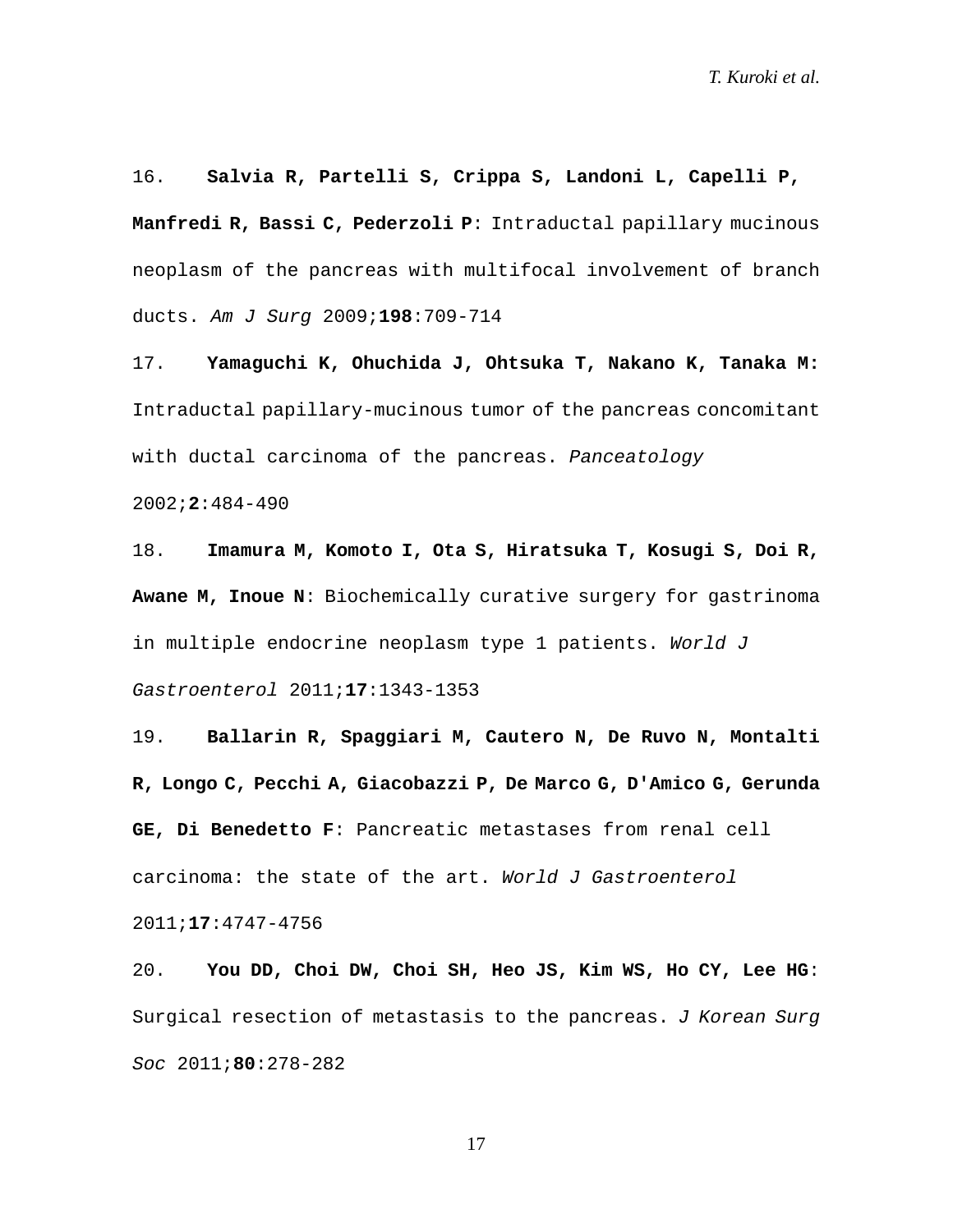21. **Reddy S, Wolfgang CL:** The role of surgery in the management of isolated metastases to the pancreas. *Lancet Oncol* 2009;**10**:287-293

22. **Kuroki T, Adachi T, Ono S, Tanaka T, Kitasato A, Takatsuki M, Eguchi S:** Surgical strategy for main-panreati duct type intraductal papillary mucinous neoplasms of the pancreas. *Hepatogastroenterology* 2012; DOI 10.5754/hge12174

23. **Sperti C, Beltrame V, Milanetto AC, Moro M, Pedrazzoli S:** Parenchyma-sparing pancreatectomies for benign or border-line tumors of the pancreas. *World J Gastrointest Oncol* 2010;**2**:272-281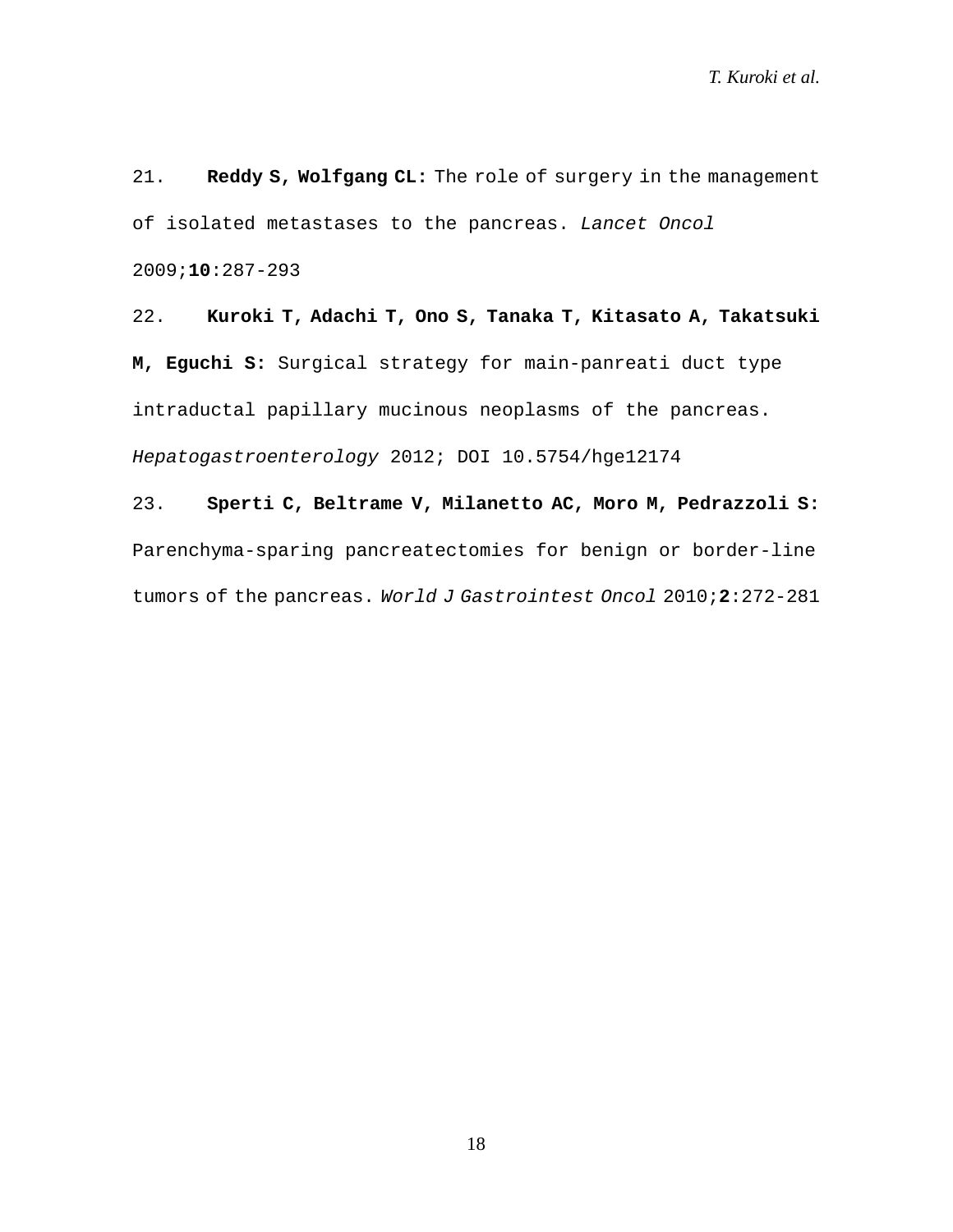## **Figure legends**

**Figure 1** Enhanced abdominal computed tomography findings in the patient with multifocal lesions of metastatic pancreatic tumors from renal cell carcinoma. Well-enhanced masses in the uncinate process (a), and body (b) of the pancreas.

**Figure 2** MRCP showed a cystic lesion in the uncinate process of the pancreas (arrowhead), and the main pancreatic duct showed an obstruction in the body of the pancreas (arrow).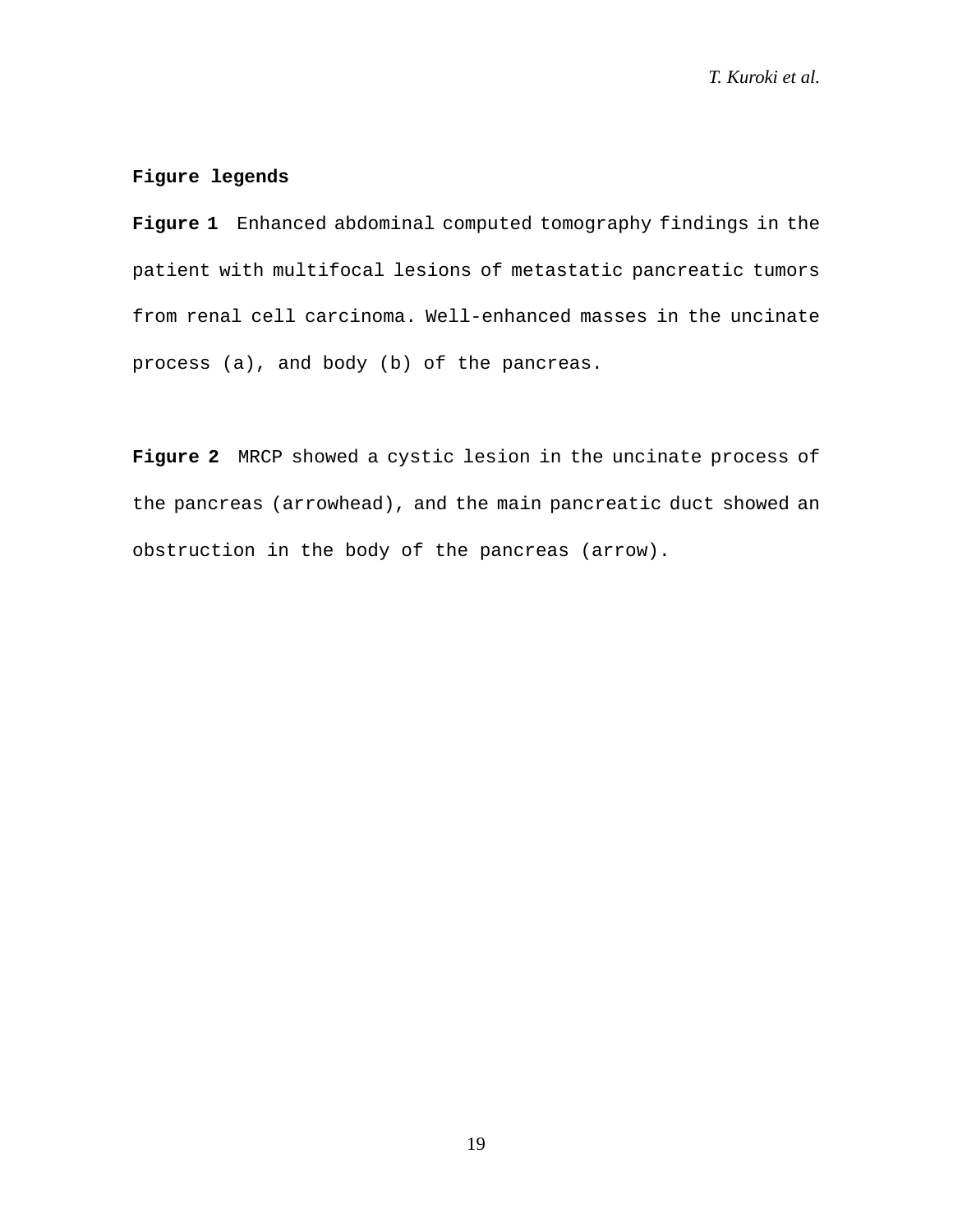# Figure 1 (a)

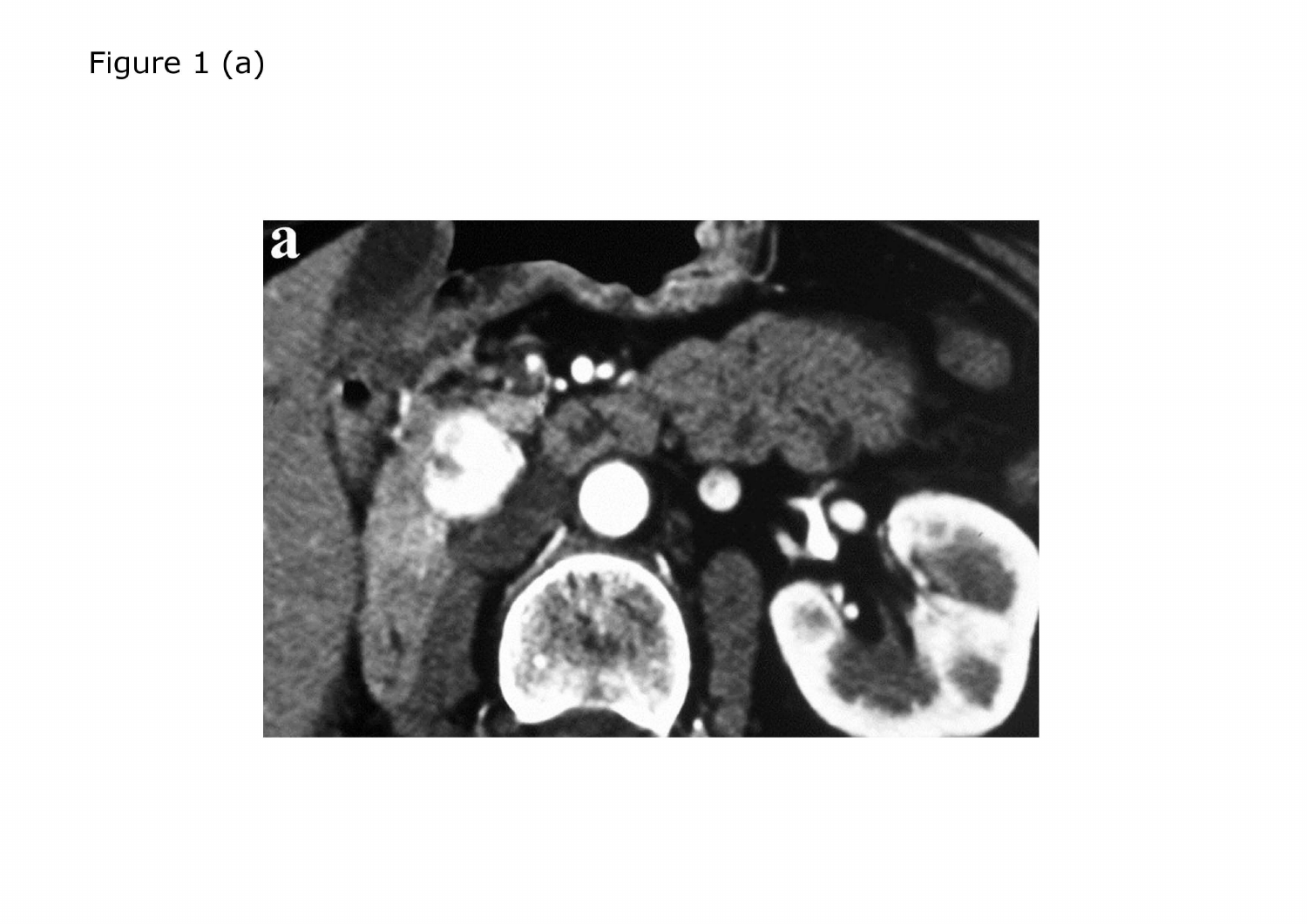# Figure 1 (b)

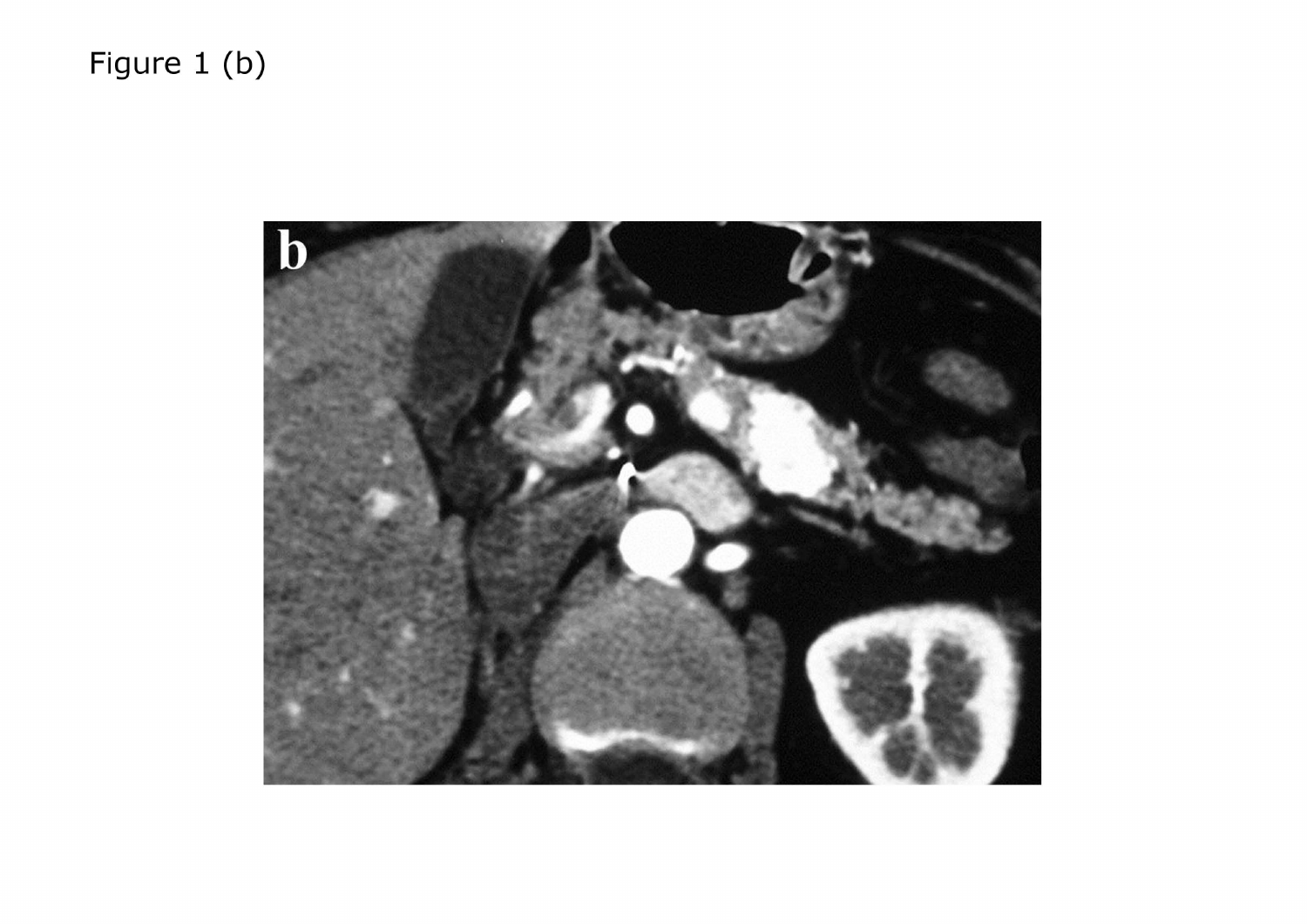Figure 2

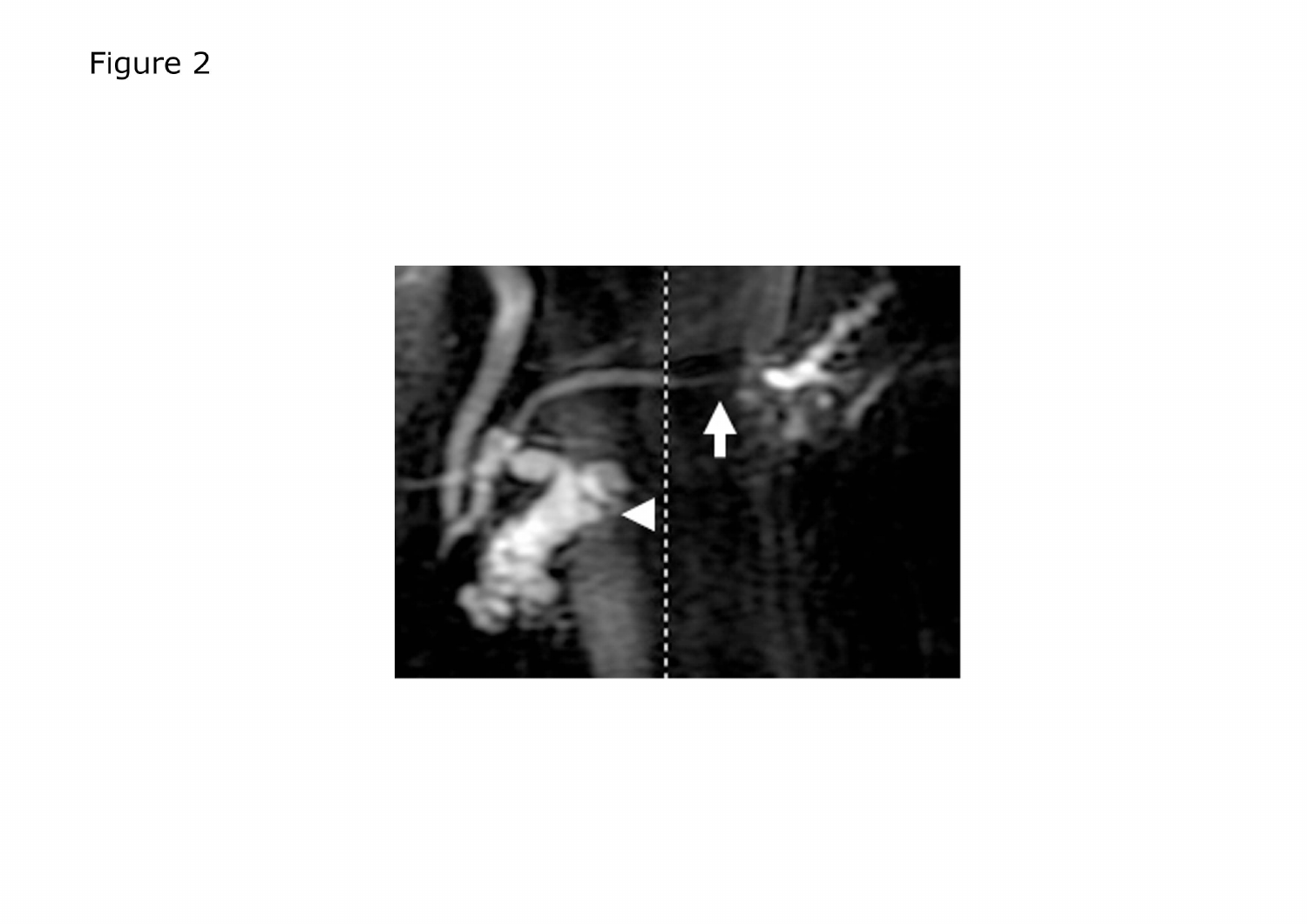| Case | Age(y)/Sex | Diagnosis and findings of multiple lesions of the pancreas | Operation                   |
|------|------------|------------------------------------------------------------|-----------------------------|
|      | 67/F       | head: metastatic tumor; body and tail: metastatic tumor    | PR (uncinate process), DP   |
|      | 56/M       | head: branch-duct type IPMN; body: branch-duct type IPMN   | PR (uncinate process, body) |
| 3    | 79/F       | head: main-duct type IPMN; tail: branch-duct type IPMN     | DPPHR, DP                   |
|      | 59/F       | head: branch-duct type IPMN; tail: pancreatic carcinoma    | PR (uncinate process), DP   |
| 5    | 52/M       | head: endocrine tumor; tail: endocrine tumor               | PHRSD, DP                   |

Table 1. Clinical features of four cases of combined resection for multiple lesions of the pancreas

IPMN, intraductal papillary mucinous neoplasm; PR, partial resection; DP, distal pancreatectomy;

DPPHR, duodenum-preserving pancreatic head resection; PHRSD, pancreatic head resection with segmental duodenectomy.